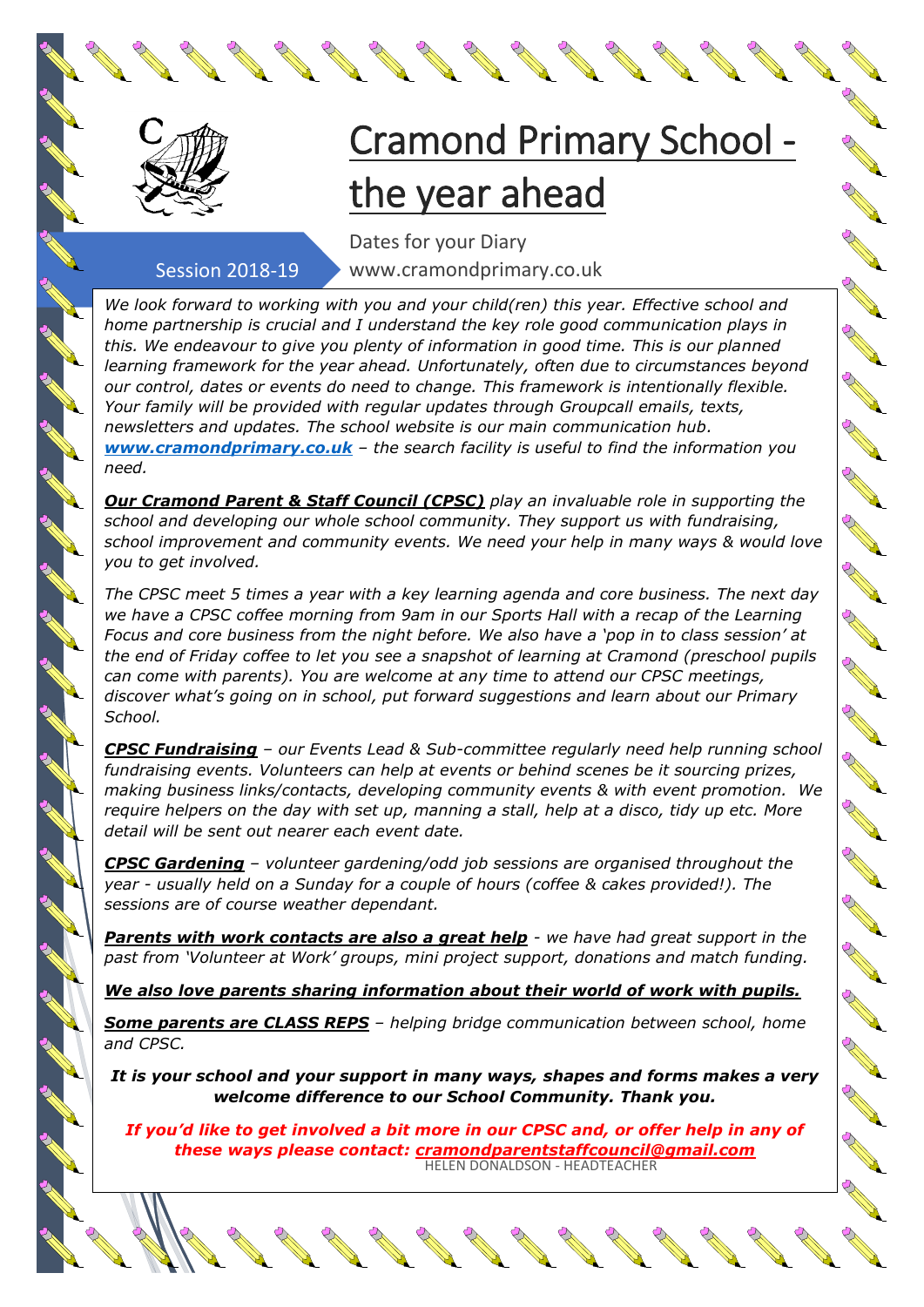|                                                          | Cramond Primary School - Session 2018-19                                                                                                                                                                                                                                                                                                                         |  |
|----------------------------------------------------------|------------------------------------------------------------------------------------------------------------------------------------------------------------------------------------------------------------------------------------------------------------------------------------------------------------------------------------------------------------------|--|
|                                                          | Dates for your diary                                                                                                                                                                                                                                                                                                                                             |  |
| <b>August</b>                                            |                                                                                                                                                                                                                                                                                                                                                                  |  |
| 15 <sup>th</sup><br>17 <sup>th</sup><br>30 <sup>th</sup> | 13 <sup>th</sup> & 14 <sup>th</sup> Staff INSET School & Nursery Closed to pupils<br>All pupils resume<br>(Nursery new starts staggered by appointment)<br><b>New P1 Parents</b> - Information & coffee morning (11am)<br><b>CPSC AGM</b> - All Welcome - Sports Hall (7pm)                                                                                      |  |
| <b>September</b>                                         |                                                                                                                                                                                                                                                                                                                                                                  |  |
| 6 <sup>th</sup>                                          | Meet the Teacher Parent Event drop in to classrooms for<br>Teacher Talks at either 5.30pm 6.15pm. Staff working together to outline learning and<br>information for the year ahead. Brief Info then opportunity to<br>(Cartoons in Sportshall for parents to drop off/collect school<br>aged children. Supervised by Mrs Donaldson & Mrs Ashbrook).              |  |
| 14 <sup>th</sup>                                         | Harvest Service led by P4, (9.45am) Cramond Kirk<br>Donations to FreshStart welcomed                                                                                                                                                                                                                                                                             |  |
| 17 <sup>th</sup><br>19 <sup>th</sup>                     | <b>Holiday</b> school & nursery closed to both staff & pupils<br><b>Nursery Parent Appointments (3.30-5.30pm)</b><br>Book an appointment - details will follow                                                                                                                                                                                                   |  |
| 27 <sup>th</sup>                                         | <b>CPSC meeting 1</b> (7pm) All Welcome<br>'How do I know how well my child is doing? Attainment and<br>supporting learning at Cramond'<br>Info from Mrs Donaldson & Mrs Ashbrook                                                                                                                                                                                |  |
| 28 <sup>th</sup><br>٠                                    | <b>CPSC Coffee morning 1</b> (9-10.15am)<br>Info recap from CPSC Meeting the night before<br>Pop into classrooms if you wish to get a snapshot of learning                                                                                                                                                                                                       |  |
| <b>October</b>                                           |                                                                                                                                                                                                                                                                                                                                                                  |  |
| 22 <sub>nd</sub>                                         | 10 <sup>th</sup> & 11 <sup>th</sup> Parents Night Appointments (4.30-7.30pm)<br>Book an appointment - details will follow<br>Appointments with teachers are in the Sports Hall<br>Browse work in classrooms<br>15 <sup>th</sup> - 19 <sup>th</sup> October Holiday - School & Nursery closed to pupils<br><b>Staff INSET</b> - School & Nursery Closed to pupils |  |
| 23 <sup>rd</sup><br>25 <sup>th</sup>                     | All pupils resume<br><b>CPSC Halloween Disco - Details to follow</b>                                                                                                                                                                                                                                                                                             |  |

Rock Contract Contract Contract Contract Contract Contract Contract Contract Contract Contract Contract Contract Contract Contract Contract Contract Contract Contract Contract Contract Contract Contract Contract Contract C

RA RE

**RANTICO** 

AN REA

Contract of the Contract of

**AND REPAIR** 

RANT COMMAND

RA CONTROLL

**All Contracts** 

RANT AND STRUCTURE

**Allen Comments** 

All March 1999

**All Contracts** 

**CONTRACTOR** 

AND TO BE

RA CONTROLL

RA A

A A

**AND REPAIR** 

Row Barnet

AND TO ANY

AND TO ANY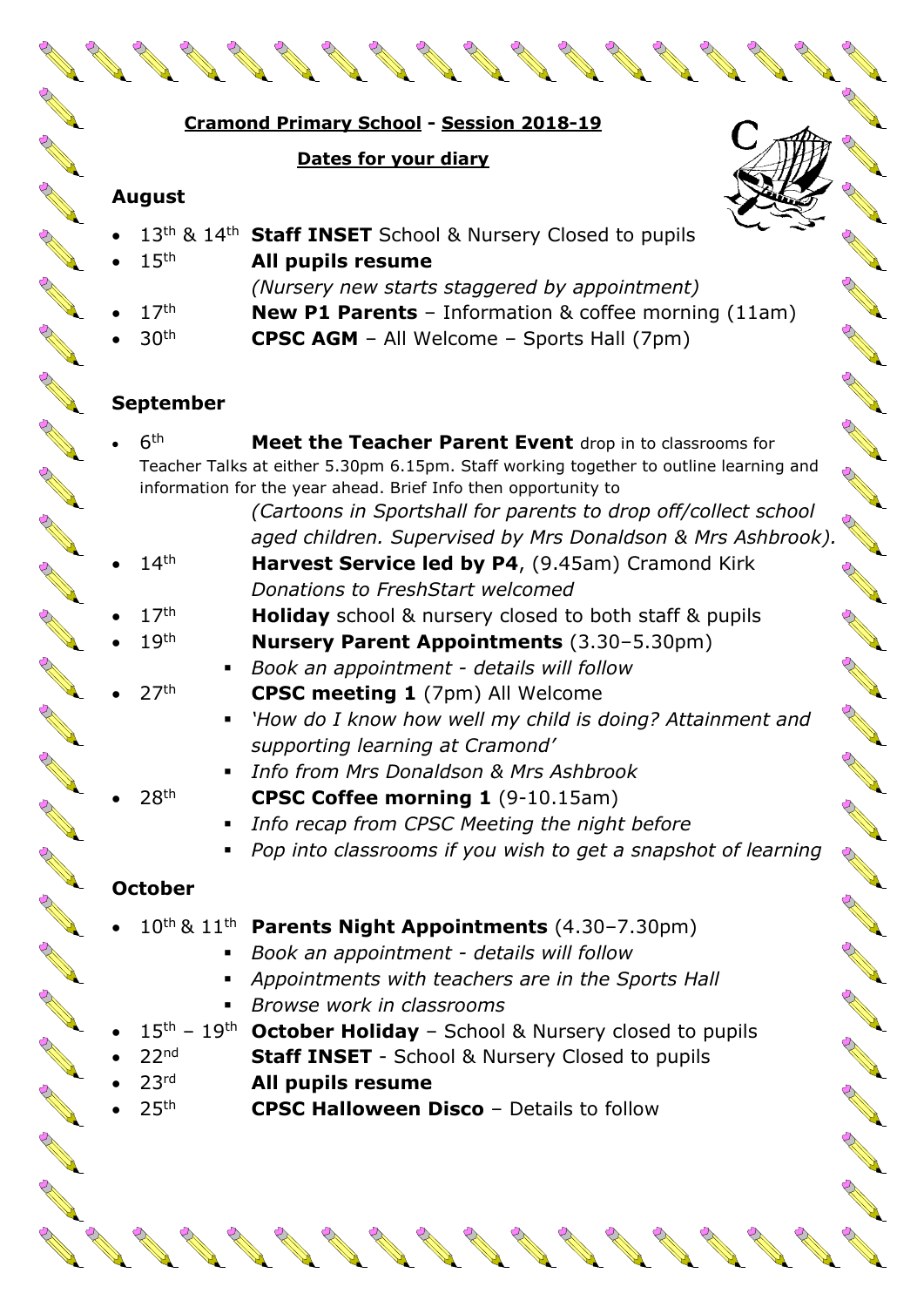|  | <b>November</b>  |                                                                                                                                           |  |
|--|------------------|-------------------------------------------------------------------------------------------------------------------------------------------|--|
|  | 8 <sup>th</sup>  | <b>CPSC meeting 2</b> (7pm) All Welcome                                                                                                   |  |
|  | gth              | • Supporting your child with reading and spelling<br>CPSC Coffee Morning 2 (9-10.15am)                                                    |  |
|  |                  | Info recap from CPSC Meeting the night before                                                                                             |  |
|  |                  | Pop into classrooms if you wish to get a snapshot of learning                                                                             |  |
|  | <b>December</b>  |                                                                                                                                           |  |
|  | 5 <sup>th</sup>  | <b>Nursery Nativity to Families</b>                                                                                                       |  |
|  |                  | (10am morning session) or (2.30pm afternoon session)                                                                                      |  |
|  | 6 <sup>th</sup>  | <b>CPSC Kids Christmas Movie &amp; Parents Prosecco Evening</b>                                                                           |  |
|  | 11 <sup>th</sup> | • Details to follow<br><b>Sleeping Beauty Panto (10.30am)</b>                                                                             |  |
|  |                  | Whole school to Dunfermline                                                                                                               |  |
|  |                  | • Coaches depart 9am from school.                                                                                                         |  |
|  |                  | • ParentPay - £15 Christmas costs – covers contribution to all                                                                            |  |
|  |                  | Xmas events.                                                                                                                              |  |
|  |                  | 13 <sup>th</sup> & 14 <sup>th</sup> <b>P1 Nativity to Parents</b> – $(13^{th} @ 2pm) - (14^{th} @ 9.30am)$                                |  |
|  | 17 <sup>th</sup> | P7 Christmas Chill afternoon -party alternative details to follow                                                                         |  |
|  | 18 <sup>th</sup> | P1-2 Christmas Party Disco afternoon                                                                                                      |  |
|  | 19 <sup>th</sup> | P5-7 Christmas Movie Morning morning                                                                                                      |  |
|  | 19 <sup>th</sup> | P3-4 Christmas Party Disco afternoon                                                                                                      |  |
|  | 20 <sup>th</sup> | P1-4 Christmas Movie morning                                                                                                              |  |
|  | 20 <sup>th</sup> | P5 & P6 Christmas Party Disco afternoon                                                                                                   |  |
|  |                  |                                                                                                                                           |  |
|  | 21 <sup>st</sup> | <b>Christmas Church service</b> (9.30am) Led by P5, Cramond<br>Kirk - All Welcome. Parent & pupil Santa Walk to Church Details to follow. |  |
|  | 21 <sup>st</sup> | <b>CPSC Sing-a-long-a-Christmas Coffee Morning for</b>                                                                                    |  |
|  |                  | parents back at school after church!                                                                                                      |  |
|  |                  | CPSC Christmas Raffle Draw (win a Hamper), Carols & Sing-a-                                                                               |  |
|  |                  | long, coffee & mince pies. Chat while you wait to collect at 12.                                                                          |  |
|  | $21^{st}$        | <b>Nursery Parties - split session</b>                                                                                                    |  |
|  |                  | • (8.30-10am, Santa arriving at 9am)                                                                                                      |  |
|  |                  | $(10.15 - 11.45, Santa arriving 11.40am)$                                                                                                 |  |
|  | $21^{st}$        | School closes for Christmas Holiday at 12 noon                                                                                            |  |
|  |                  |                                                                                                                                           |  |
|  |                  |                                                                                                                                           |  |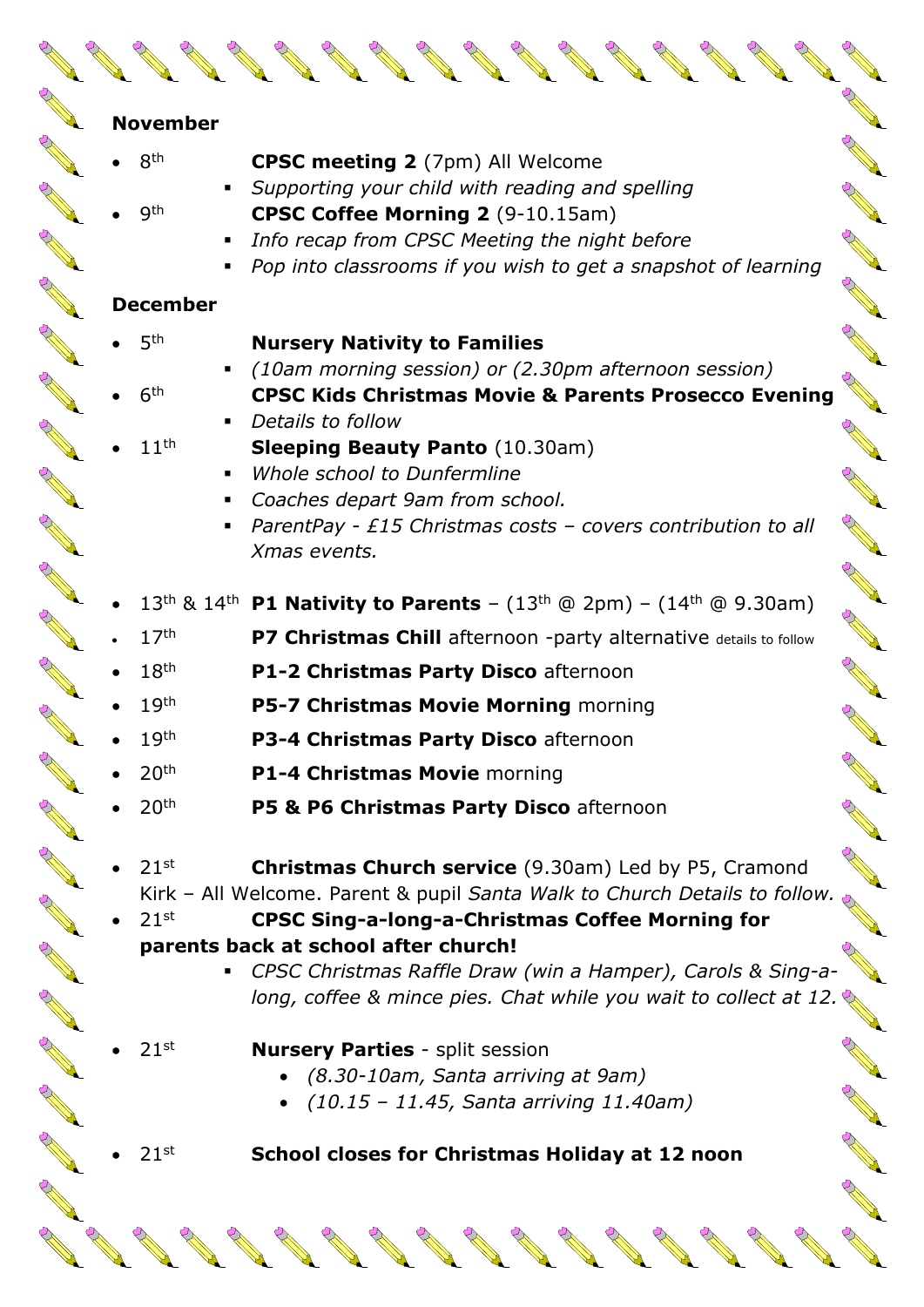| <b>January</b>   |                                                                                                 |  |
|------------------|-------------------------------------------------------------------------------------------------|--|
| 8 <sup>th</sup>  |                                                                                                 |  |
| <b>9th</b>       | <b>Staff INSET - School &amp; Nursery Closed to pupils</b><br><b>All Resume</b>                 |  |
|                  | (Nursery new starts staggered by appointment)                                                   |  |
| 24 <sup>th</sup> |                                                                                                 |  |
|                  | <b>CPSC Meeting 3</b> (7pm) All Welcome                                                         |  |
|                  | 'My Child & World of Work' - What happens after school                                          |  |
|                  | years?                                                                                          |  |
|                  | Preparation starts in the primary.                                                              |  |
|                  | We will share our STEM & Primary focus on Developing the                                        |  |
|                  | Young Workforce.                                                                                |  |
| 25 <sup>th</sup> | <b>CPSC Coffee Morning 3 (9-10.15am)</b>                                                        |  |
|                  | Info recap from CPSC Meeting the night before                                                   |  |
|                  | Pop into classrooms if you wish to get a snapshot of learning                                   |  |
| <b>February</b>  |                                                                                                 |  |
| 7 <sup>th</sup>  | P7 Show evening (7-9pm)                                                                         |  |
|                  | P7 Parents & Families invited. Not to be missed!!                                               |  |
|                  | 11 <sup>th</sup> - 15 <sup>th</sup> Holiday week. School and nursery closed to pupils and staff |  |
| 25 <sup>th</sup> | My World of Work Week - workshops/talks to classes                                              |  |
|                  | during the day. A wide range of careers, jobs and skills are shared.                            |  |
|                  | Parent Volunteers needed to share information with classes                                      |  |
|                  | about all the different types of jobs there are.                                                |  |
|                  | Mrs McKay will be asking for volunteers to run workshops &                                      |  |
|                  | talks soon.                                                                                     |  |
|                  |                                                                                                 |  |
| <b>March</b>     |                                                                                                 |  |
| 1 <sup>st</sup>  | <b>Cramond's Got Talent (CPSC Event)</b>                                                        |  |
|                  | Details to follow                                                                               |  |
|                  | All entries by 8 <sup>th</sup> February 2019                                                    |  |
|                  |                                                                                                 |  |
| 6 <sup>th</sup>  | <b>Nursery Parent Appointments (3.30-5.30pm)</b>                                                |  |
|                  | Book an appointment - details will follow                                                       |  |
|                  |                                                                                                 |  |
| 15 <sup>th</sup> | <b>CPSC Coffee Morning 4 (9-10.15am)</b>                                                        |  |
|                  | <b>Info from CPSC</b>                                                                           |  |
|                  | Pop into classrooms if you wish to get a snapshot of learning                                   |  |
|                  |                                                                                                 |  |
|                  | $20th$ & $21st$ Parents Night Appointments (4.30-7.30pm)                                        |  |
|                  | Book an appointment - details will follow                                                       |  |
|                  |                                                                                                 |  |

A Maria

A Maria

**Alland Company of Company Company Company Company Company Company Company Company Company Company Company Company Company Company Company Company Company Company Company Company Company Company Company Company Company Com** 

Rock Construction Construction

**Contract of the Contract of the Contract of The Contract of The Contract of The Contract of The Contract of The Contract of The Contract of The Contract of The Contract of The Contract of The Contract of The Contract of T** 

RESERVE

North Carpenter

**Contraction Report** 

RANT ROAD

AN A

Contractor

RA CONTRACTOR

RANT AND

REGAL COMMENT

- *Book an appointment - details will follow*
- *Appointments with teachers are in Sports Hall*

No. of Canada and Canada and

▪ *Browse work in classrooms before/after appointment*

**Contract Contract Contract Contract Contract Contract Contract Contract Contract Contract Contract Contract Contract Contract Contract Contract Contract Contract Contract Contract Contract Contract Contract Contract Contr** 

**Contract Contract Contract Contract Contract Contract Contract Contract Contract Contract Contract Contract Contract Contract Contract Contract Contract Contract Contract Contract Contract Contract Contract Contract Contr** 

**Contract Contract Contract Contract Contract Contract Contract Contract Contract Contract Contract Contract Contract Contract Contract Contract Contract Contract Contract Contract Contract Contract Contract Contract Contr** 

**Contract Contract Contract Contract Contract Contract Contract Contract Contract Contract Contract Contract Contract Contract Contract Contract Contract Contract Contract Contract Contract Contract Contract Contract Contr**